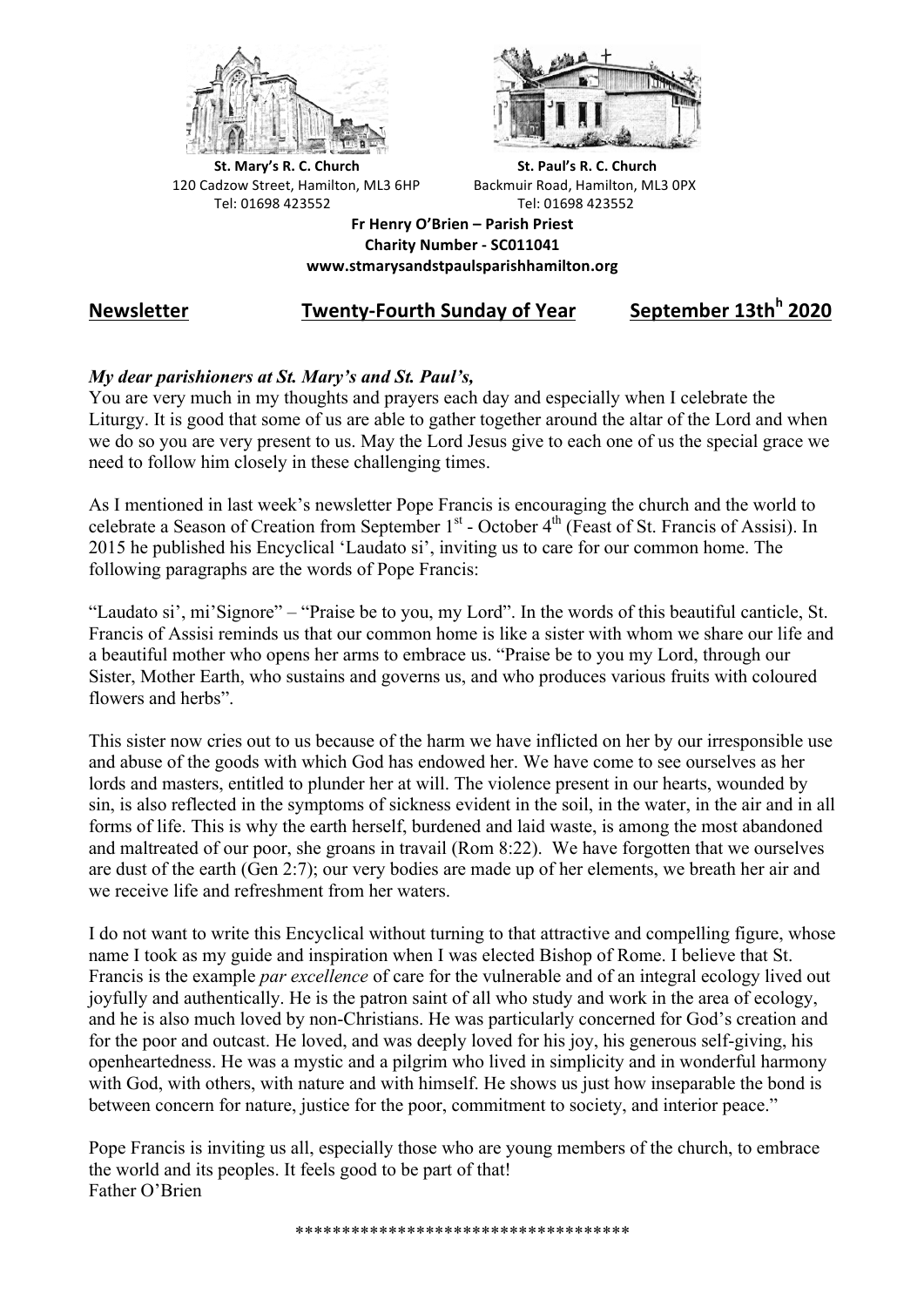**First Holy Communion at St. Mary's and St. Paul's:** the following letter will be of particular interest to the parents of children at St. Mary's Primary who should have celebrated First Holy Communion in May 2020. Discussions are also underway with St. Paul's Primary to reach suitable dates for their celebration of First Holy Communion.

### *Feast of the Nativity of Mary September 8th 2020*

#### *Dear Parents and Guardians,*

I hope this letter finds you and your family well and in good spirits, despite the many challenges affecting us all at this time. The good news is that we are responding to these challenges together and finding ways forward. I am sure it is a deep consolation to us all that our schools have re-opened their doors to welcome back our young people to resume their education and formation.

In consultation with St. Mary's Primary I am delighted to be able to offer some dates for the celebration of First Holy Communion. Of course we need to follow the guidelines set out by the Scottish Government and by the Bishops of Scotland. Each child would be accompanied by parents or guardians plus two other guests, siblings or grandparents or perhaps godparents. The guests should be from the same household.

I know these restrictions mean that our celebration will be different to what we normally have and I feel sorry about that, especially for the children who very much enjoy the company of their school friends on such a beautiful occasion. However, it is important to me as their parish priest that our young parishioners get the opportunity to receive their First Holy Communion and indeed the strength that comes from receiving the Eucharist.

I am looking forward very much to celebrating First Holy Communion with the children from St. Mary's Primary on the following dates:

> **Saturday, October 31st at 10.30am Sunday November 1st at 1pm Saturday, November 7th at 10.30am Sunday November 8th at 1pm Saturday November 14th at 10.30am Sunday November 15th at 1pm**

The Headteacher, Mrs. Fitzpatrick, will be in touch with you to invite you to make a booking for one of these dates. I thank you in advance for your co-operation with the school and the parish and look forward very much to welcoming you to St. Mary's with your son or daughter,

Yours sincerely,

**Father Henry O'Brien** 

\*\*\*\*\*\*\*\*\*\*\*\*\*\*\*\*\*\*\*\*\*\*\*\*\*\*\*\*\*\*\*\*\*\*\*\*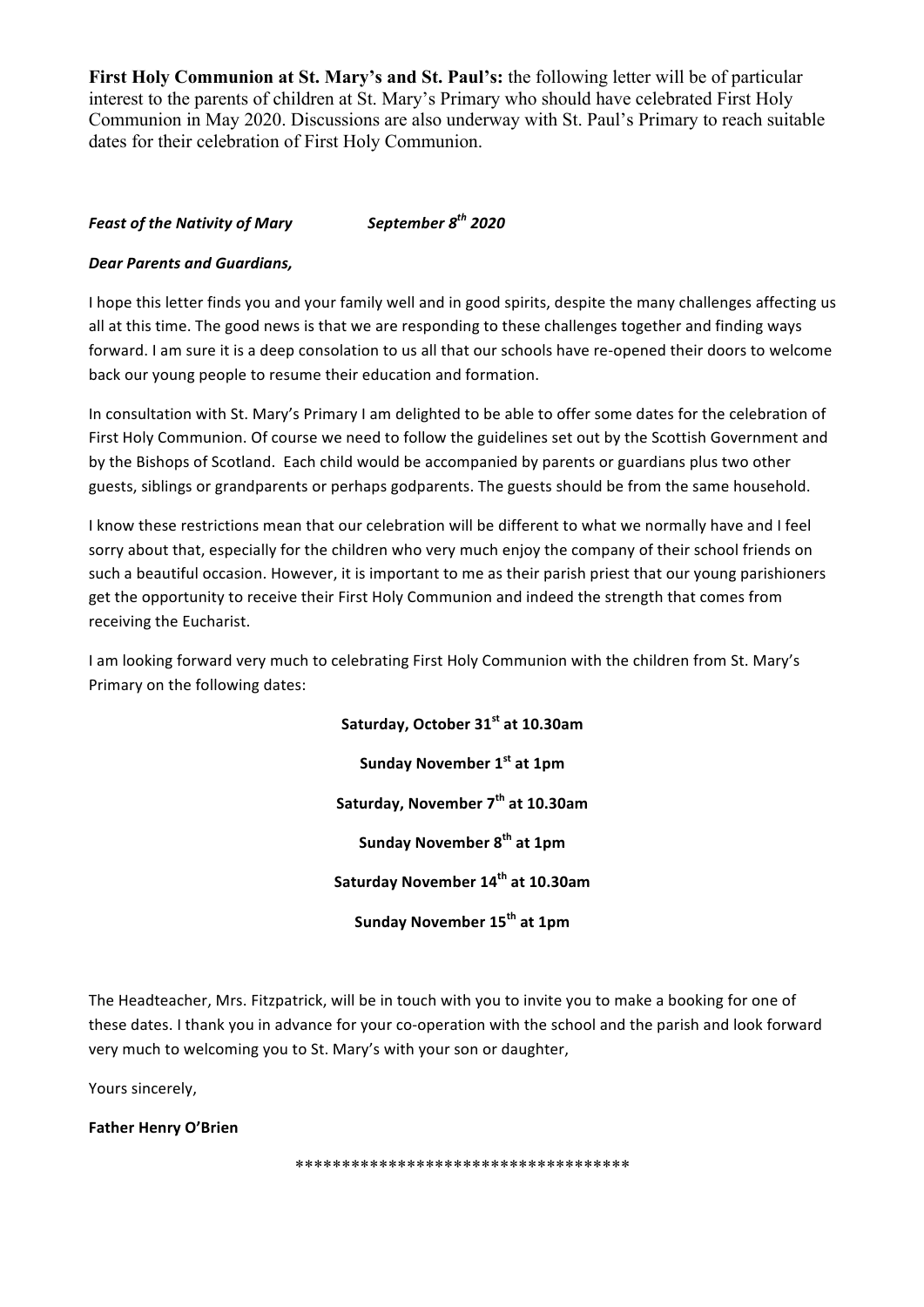**A Message from the Catholic Men's Society:** the CMS continue to meet via Zoom on Monday mornings at 11am to discuss matters of faith and practice in the modern world. Any men of the parish who wish to join in this conversation would be most welcome. Please contact Peter Lavery at laverypeter93@yahoo.com

**Booking for Weekday Masses** needs to be done on a weekly basis to allow for Requiems; booking for the coming week will be possible on Saturday evenings around 8pm. Thank you for your understanding and co-operation.

\*\*\*\*\*\*\*\*\*\*\*\*\*\*\*\*\*\*\*\*\*\*\*\*\*\*\*\*\*\*\*\*\*\*\*\*

## **St. Mary's has seating for thirty-six people (the balcony is not to be used) St. Paul's has seating for thirty people.**

*Please think about choosing St. Paul's for your visit as it may well be quieter there, especially on Sunday morning.*

**The Diocese has recommended that we have a booking system for places at the liturgy**; this is for safety reasons and also to ensure that people are not disappointed if they arrive at church and discover they cannot enter. For each service the parish **must** retain details of all those attending to ensure that contact tracing can be carried out if necessary.

**Please consult the parish website, stmarysandstpaulshamilton.org,** to book a place through **Eventbrite** or by phoning the church house. Details of our services will be given on the parish website, but please be aware that timings for Mass on the Sunday are different to our normal programme:

**Sunday services at St. Mary's: Saturday Vigil at 5.30pm and Sunday Morning at 10.30am Sunday Services at St. Paul's: Saturday Vigil at 4pm and Sunday Morning at 9.15am.**

**The weekday Masses this week will be at St. Mary's:**

**Monday at 10.am Tuesday at 10.am Wednesday at 10am**

*Please book through Eventbrite as this makes things easier for the stewards meeting you at the church door.*

*Please note that Government guidelines state that only 20 people are permitted to attend Requiems. This means that funerals should be looked upon as private family gatherings; thank you for your understanding and co-operation in this matter.*

**The guidelines from the Government advise** that on entering the building you will be asked to wear a face-covering (this can be a scarf rather than a face-mask) and use the sanitizing gel for your hands. You will then be shown to a seat. As you leave the building you will be asked to use the gel once more. I am sure that we will very quickly adjust to this 'new normal' for the moment.

**Thank you to those parishioners who have assisted in the re-opening** of our churches by acting as stewards or helping with the cleaning of the benches. I know others would like to help and through time we will need you all as it looks as though we are in this for the long haul!

**I am aware that the restrictions which are still in place** mean that for the foreseeable future we will be much fewer in number for Sunday Mass. The Scottish Bishops have asked the clergy to remind parishioners that the obligation to attend Sunday Mass remains suspended. This leads me to suggest that you consider attending one of the weekday Masses, especially if you are retired or still furloughed from your employment. This would also leave places free on the Sunday for those who are working.